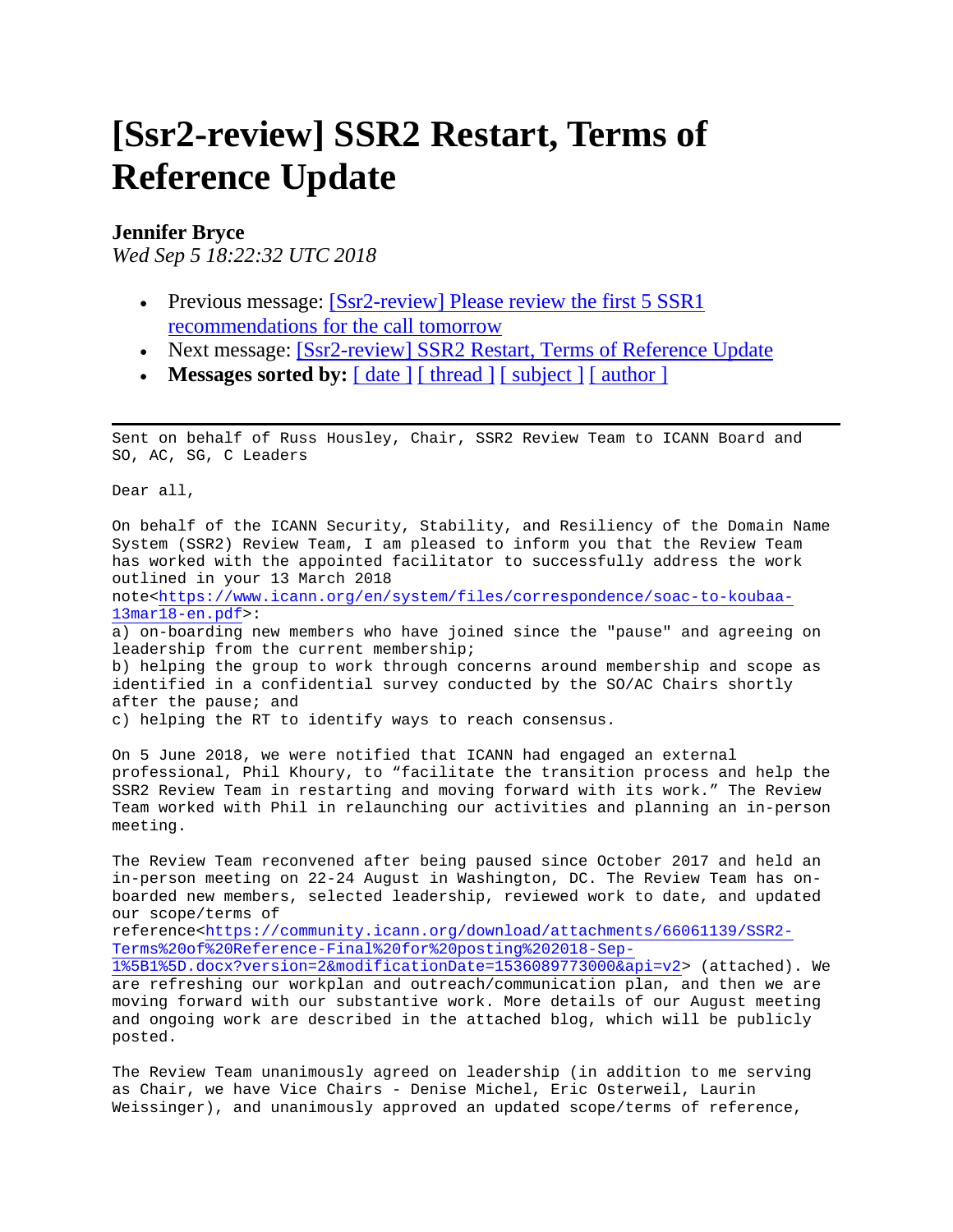which is attached and will be publicly posted on our wiki[<https://community.icann.org/display/SSR/SSR2+Review>](https://community.icann.org/display/SSR/SSR2+Review). We welcome your input on this and other SSR2 efforts.

The Review Team is looking forward to efficiently progressing its work. We plan to next meet at ICANN63 in Barcelona. Given the past delays, we feel it's imperative that the Review Team meet at ICANN63 to advance our work and engage with community members. We would greatly appreciate your help in ensuring that a room is reserved ASAP for our 15-member meeting sessions on 21 and 24 October. To hold time on Review Team members' schedules and to save ICANN funds, we need to promptly lock-in this meeting and arrange travel.

Thank you for your support for the Review Team's important, bylaw-mandated work. Please don't hesitate to contact me and the Review Team if you need additional information or wish to share your thoughts.

-- Jennifer Bryce Senior Reviews Coordinator Internet Corporation for Assigned Names and Numbers (ICANN)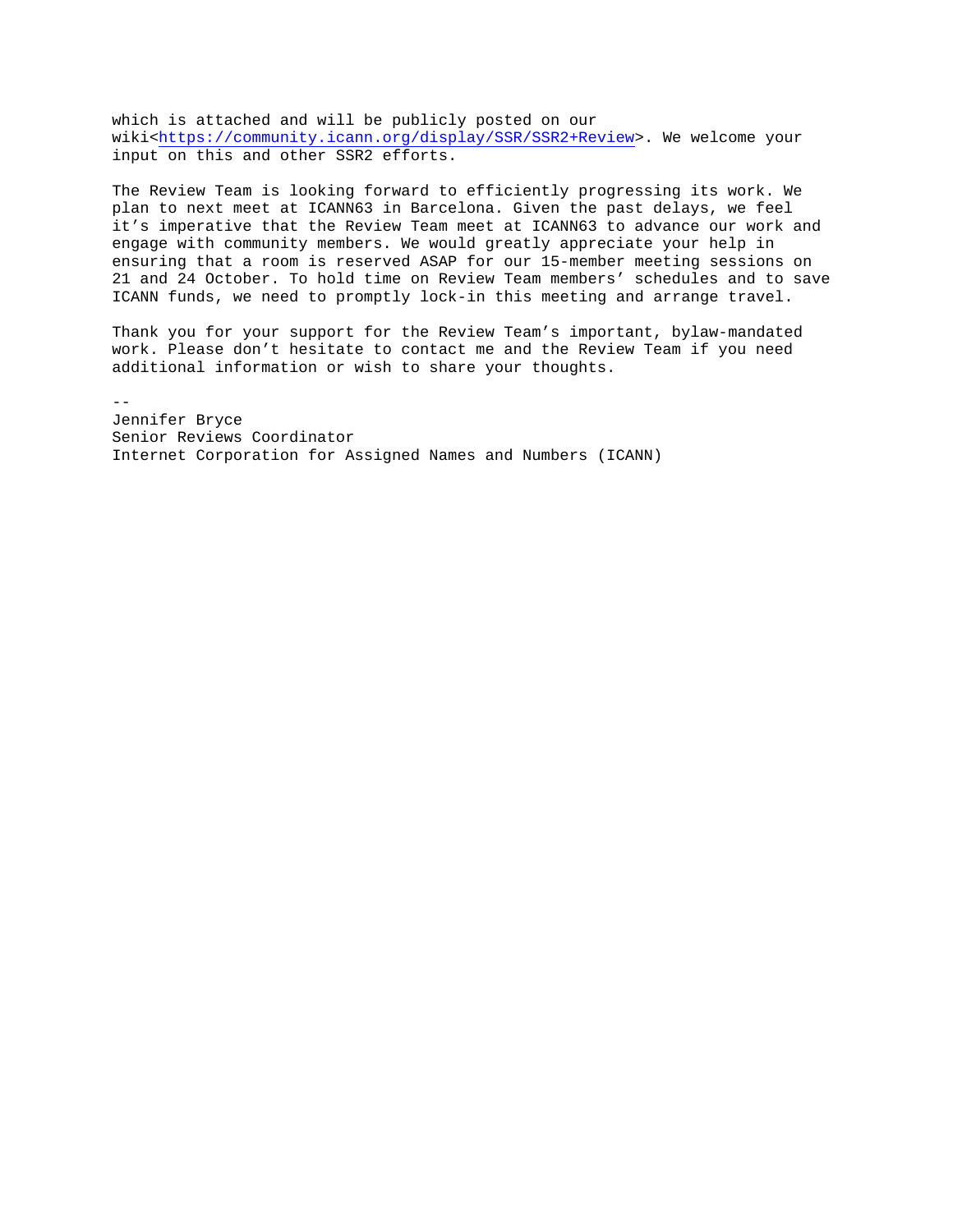# **Terms of Reference for the Second Security, Stability and Resiliency Review Team (SSR2-RT) [1](#page-2-0)**

# **Background on SSR Reviews**

Security, Stability and Resiliency (SSR) Reviews were established in *ICANN's Bylaws*, which provides for accountability and transparency mechanisms through the empowered community. The reviews that were formally known as ["Affirmation of Commitments Reviews"](https://www.icann.org/resources/reviews/specific-reviews) and included the ["Security, Stability and Resiliency of the DNS Review](https://community.icann.org/display/SSR/SSR1+Review) (SSR1)," are now referred to as "Specific Reviews" under these Bylaws.

Under the Bylaws, the Board is responsible for causing an SSR review every five years. In [Resolution 2017.02.03.11](https://www.icann.org/resources/board-material/resolutions-2017-02-03-en#1.g) the Board convened the SSR2 Review Team and requested that this team develop and deliver to the Board their approved Terms of Reference and Work Plan, to ensure that the team's scope and timeline is consistent with the requirements of the ICANN Bylaws.

# **ICANN Mission and Bylaws Requirements of the SSR2 Review**

ICANN's mission relative to the unique identifiers is the first article of its Bylaws:

*"Section 1.1. MISSION*

*(a) The mission of the Internet Corporation for Assigned Names and Numbers ("ICANN") is to ensure the stable and secure operation of the Internet's unique identifier systems as described in this Section 1.1(a) (the "Mission"). Specifically, ICANN:*

*(i) Coordinates the allocation and assignment of names in the root zone of the Domain Name System ("DNS") and coordinates the development and implementation of policies concerning the registration of second-level domain names in generic top-level domains ("gTLDs"). In this role, ICANN's scope is to coordinate the development and implementation of policies:*

<span id="page-2-0"></span> $1$  As updated and adopted by the SSR2 Team in August 2018.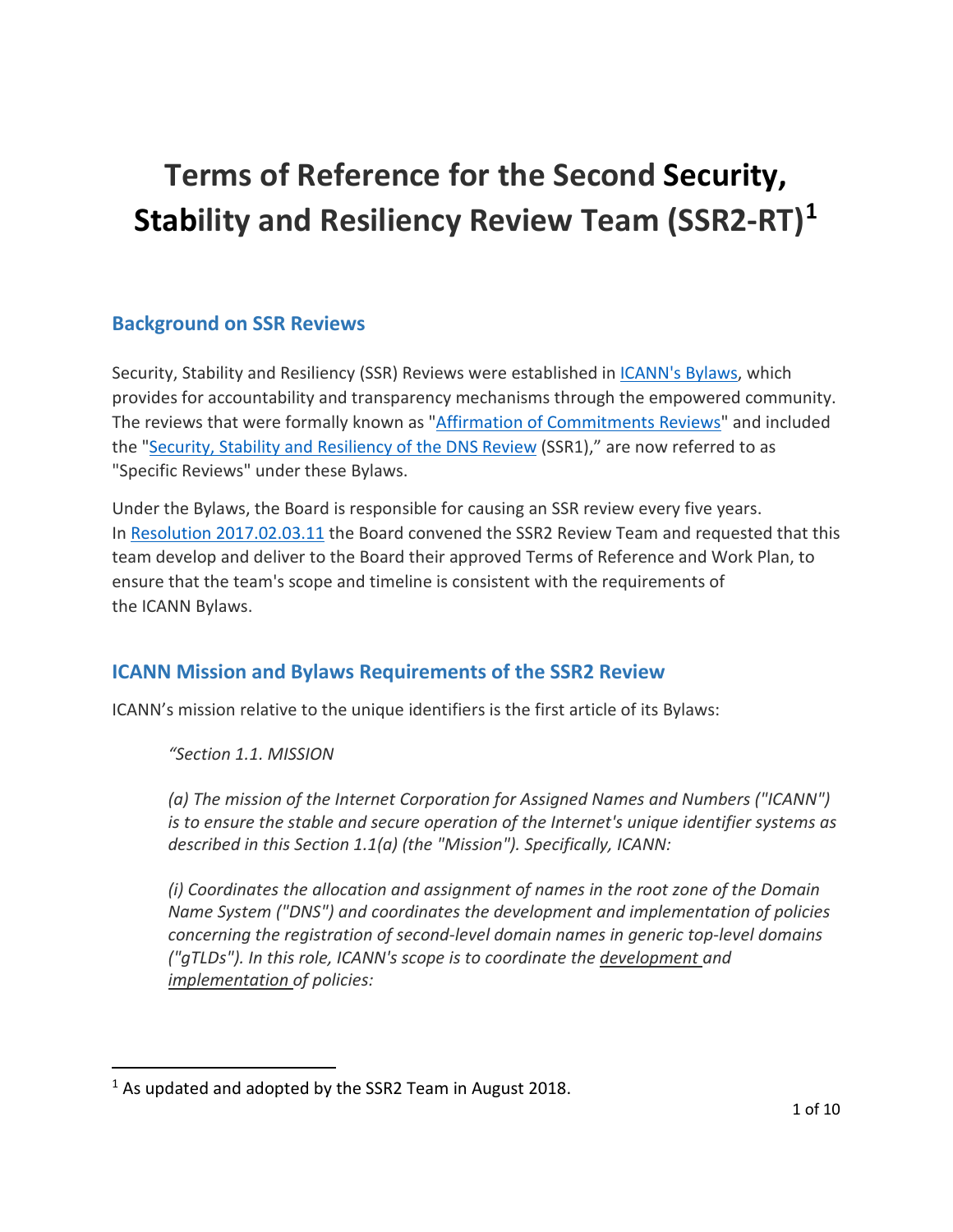- *For which uniform or coordinated resolution is reasonably necessary to facilitate the openness, interoperability, resilience, security and/or stability of the DNS including, with respect to gTLD registrars and registries, policies in the areas described in Annex G-1 and Annex G-2; and*
- *That are developed through a bottom-up consensus-based multistakeholder process and designed to ensure the stable and secure operation of the Internet's unique names systems.*

*The issues, policies, procedures, and principles addressed in Annex G-1 and Annex G-2 with respect to gTLD registrars and registries shall be deemed to be within ICANN's Mission.* 

*(ii) Facilitates the coordination of the operation and evolution of the DNS root name server system.*

*(iii) Coordinates the allocation and assignment at the top-most level of Internet Protocol numbers and Autonomous System numbers. In service of its Mission, ICANN (A) provides registration services and open access for global number registries as requested by the Internet Engineering Task Force ("IETF") and the Regional Internet Registries ("RIRs") and (B) facilitates the development of global number registry policies by the affected community and other related tasks as agreed with the RIRs.*

*(iv) Collaborates with other bodies as appropriate to provide registries needed for the functioning of the Internet as specified by Internet protocol standards development organizations. In service of its Mission, ICANN's scope is to provide registration services and open access for registries in the public domain requested by Internet protocol development organizations.*

*(b) ICANN shall not act outside its Mission.*

*(c) ICANN shall not regulate (i.e., impose rules and restrictions on) services that use the Internet's unique identifiers or the content that such services carry or provide, outside the express scope of Section 1.1(a). For the avoidance of doubt, ICANN does not hold any governmentally authorized regulatory authority."*

Under the [Bylaws,](https://www.icann.org/resources/pages/governance/bylaws-en) Section 4.6(c),

*"(i) The Board shall cause a periodic review of ICANN's execution of its commitment to enhance the operational stability, reliability, resiliency, security, and global interoperability of the systems and processes, both internal and external, that directly affect and/or are affected by the Internet's system of unique identifiers that ICANN coordinates ("SSR Review").*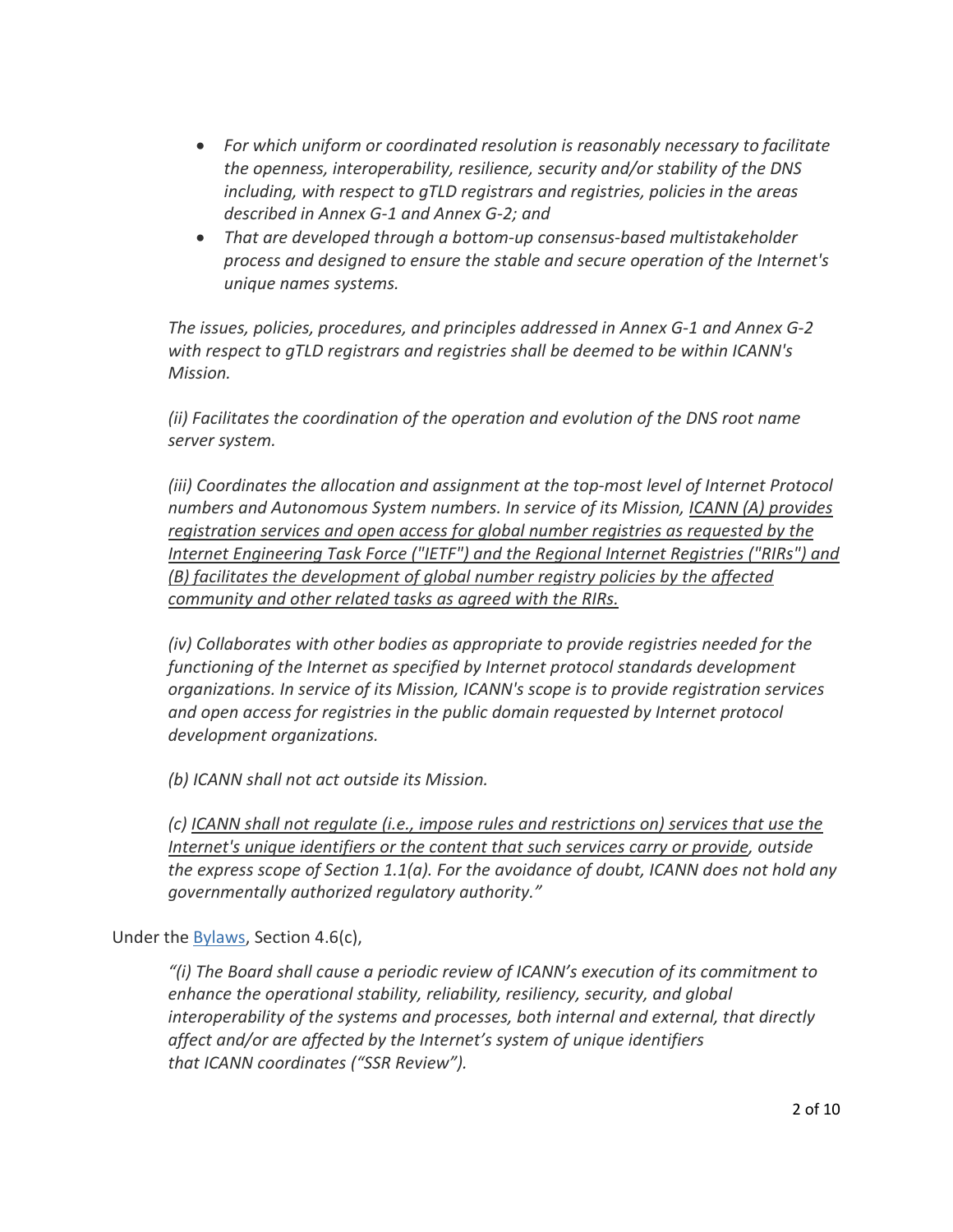*"(ii) The issues that the review team for the SSR Review ("SSR Review Team") may assess are the following:*

- *A) security, operational stability and resiliency matters, both physical and network, relating to the coordination of the Internet's system of unique identifiers;*
- *B) conformance with appropriate security contingency planning framework for the Internet's system of unique identifiers;*
- *C) maintaining clear and globally interoperable security processes for those portions of the Internet's system of unique identifiers that ICANN coordinates.*

*"(iii) The SSR Review Team shall also assess the extent to which ICANN has successfully implemented its security efforts, the effectiveness of the security efforts to deal with actual and potential challenges and threats to the security and stability of the DNS, and the extent to which the security efforts are sufficiently robust to meet future challenges and threats to the security, stability and resiliency of the DNS, consistent with ICANN's Mission.*

*"(iv) The SSR Review Team shall also assess the extent to which prior SSR Review recommendations have been implemented and the extent to which implementation of such recommendations has resulted in the intended effect.*

*"(v) The SSR Review shall be conducted no less frequently than every five years, measured from the date the previous SSR Review Team was convened."* (see [Bylaws,](https://www.icann.org/resources/pages/governance/bylaws-en) Section 4.6(c)).

# **Definitions**

An assessment of this type requires a common understanding of the key terms associated with the review. Initially, the SSR[2](#page-4-0)-RT is operating under the following definitions:<sup>2</sup>

- Security The capacity to protect and prevent misuse of Internet unique identifiers;
- Stability The capacity to ensure that the Identifier System operates as expected and that users of unique identifiers have confidence that the system operates as expected;
- Resiliency The capacity of the Identifier System to effectively withstand, tolerate and survive malicious attacks and other disruptive events without disruption or cessation of service.
- Unique Identifiers ICANN's technical mission includes helping to coordinate, at the overall level, the allocation of the Internet's system of unique identifiers: specifically, top-level domain names, blocks of Internet Protocol (IP) addresses and autonomous

<span id="page-4-0"></span><sup>&</sup>lt;sup>2</sup> Based on:<https://www.icann.org/resources/pages/ssr-role-remit-2015-01-19-en>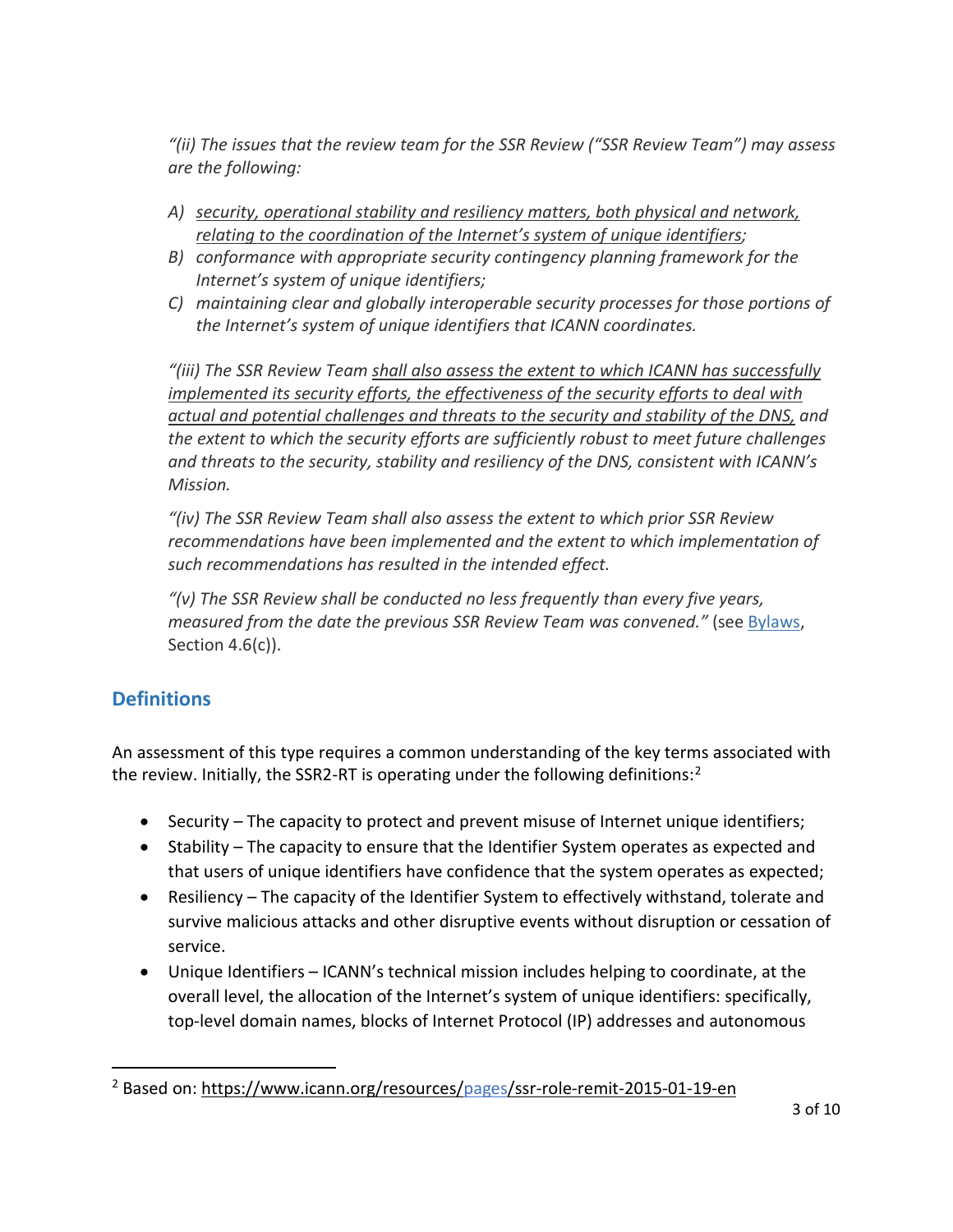system (AS) numbers allocated to the Regional Internet Registries, and protocol parameters as directed by the IETF

### **Scope of Work**

Explanatory Note: Below, the team addresses relevant mandates of the bylaws.

*"(iv): The SSR Review Team shall also assess the extent to which prior SSR Review recommendations have been implemented and the extent to which implementation of such recommendations has resulted in the intended effect."*

The SSR2 Review Team will undertake a conscientious review of the SSR1 Review Team's recommendations. Specifically, the team will review the status of their implementation, the impacts and results from those that have been implemented, and which of them are still critical, post-transition.

*"(iii): The SSR Review Team shall also assess the extent to which ICANN has successfully implemented its security efforts, the effectiveness of the security efforts to deal with actual and potential challenges and threats to the security and stability of the DNS, and the extent to which the security efforts are sufficiently robust to meet future challenges and threats to the security, stability and resiliency of the DNS, consistent with ICANN's Mission."*

The Internet unique identifier systems that are within ICANN's purview affect many dependent systems, which may not themselves be under ICANN's authority. In order to understand the security, stability, and resiliency importance of the ICANN identifierspace, the SSR2 Review Team will consider the issues in its entirety including inter-connected functions. The SSR2 Review Team may, therefore, review, discuss and seek advice from varying stakeholders in the community including those entities providing specific functions on behalf of ICANN to ensure that any recommendations provided takes into account the most complete reflection of the operational reality of ICANN. However, the SSR2 Review Team will then focus its recommendations on those efforts, issues, policies, systems, and identifiers that are within ICANN's scope and remit. The list of investigation topics and concerns may be informed by groups, committees, or any other organizations identified in the SSR2 Review Team's outreach plan.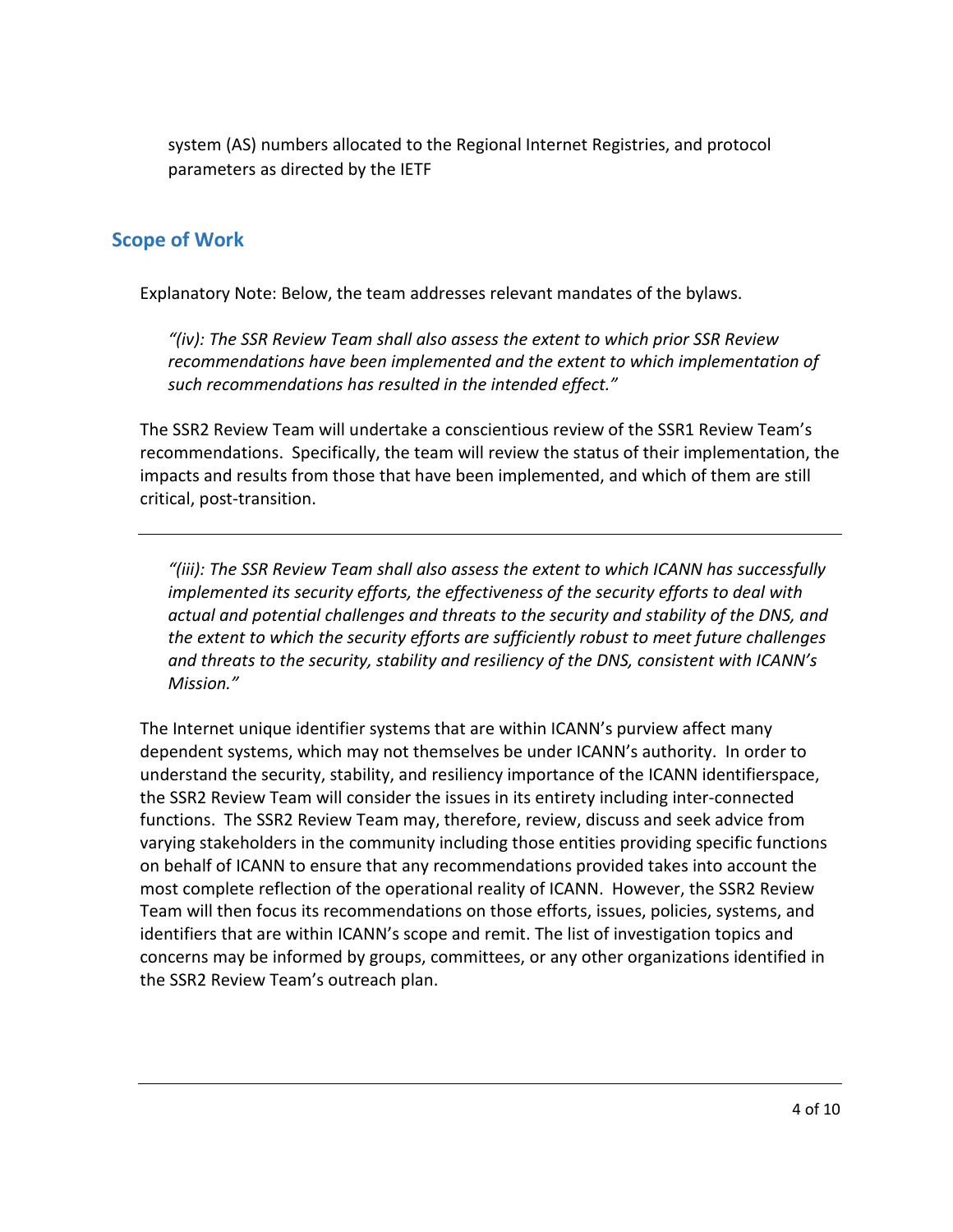*(ii)(A): May assess the "security, operational stability and resiliency matters, both physical and network, relating to the coordination of the Internet's system of unique identifiers."*

As per Bylaws Section (ii)(A); these topics will include ICANN's interoperable security processes, its business continuity planning and disaster and operational recovery plans, its risk management and mitigation process, and (though not required) to include other nascent and upcoming concerns.

*(ii)(B): May assess "conformance with appropriate security contingency planning framework for the Internet's system of unique identifiers."*

*(ii)(C): May assess "maintaining clear and globally interoperable security processes for those portions of the Internet's system of unique identifiers that ICANN coordinates."*

Further, based on Bylaws Sections (ii)(B-C), consideration of whether there exists an appropriate and effective security planning framework for SSR issues, whether there was an operational SSR impact from moving the IANA services to PTI, how effective ICANN's coordination is with other organizations that are involved in ICANN's indentifier space, and what necessary changes are needed to address current and foreseeable SSR issues will be addressed.

All considerations will be investigated and analyzed with a clear intent to produce actionable recommendations that fall within ICANN's purview.

# **Timeline**

For more details please see the SSR2 workplan.

- By ICANN63: Workplan, Communications Plan, gathering & assessing facts
- ICANN63 (Barcelona): F2F meeting, engagement with community
- By ICANN64: Gathering & assessing facts, creation of draft report
- ICANN64 (Kobe): F2F meeting, presentation of draft report and engagement with community
- By ICANN65: Public comment period (40 days), comment resolution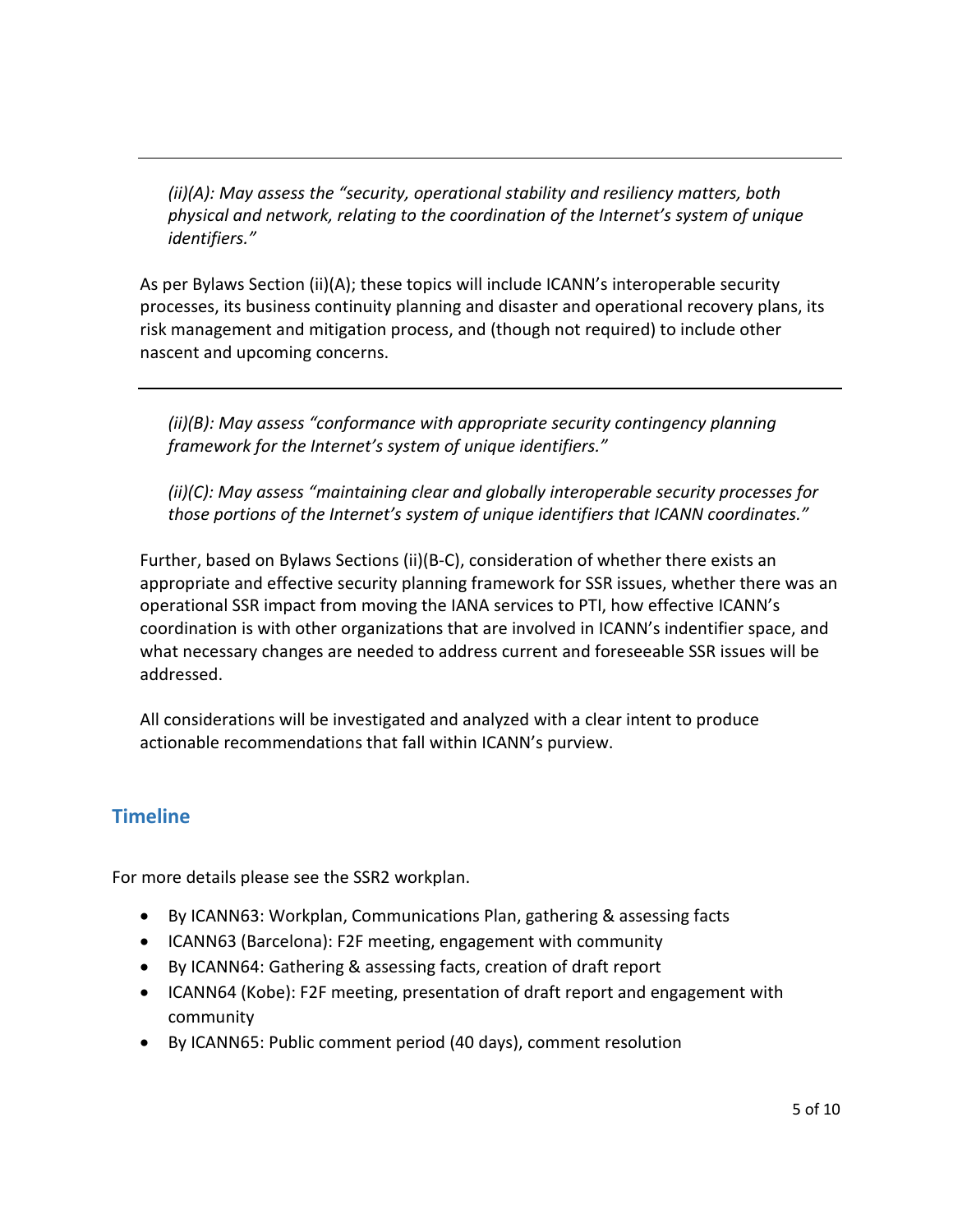• ICANN65 (Marakesh): Presentation of final report, engagement with community and final delivery of it to board

## **Operation of the Review Team**

#### **Decision Making**

Section 4.6. of ICANN's Bylaws states:

*SPECIFIC REVIEWS (iii) – "Review team decision-making practices shall be specified in the Operating Standards, with the expectation that review teams shall try to operate on a consensus basis. In the event a consensus cannot be found among the members of a review team, a majority vote of the members may be taken."*

In accordance with this article of the Bylaws the SSR2-RT has agreed, by consensus, that it will strive to make its decisions on a consensus basis. This means that all Team members agree on a position, or only a small minority of Team members disagree, but most agree. To the extent that the SSR2-RT is unable to achieve consensus with respect to any recommendations, its reports and recommendations will include minority views.<sup>[3](#page-7-0)</sup>

Decisions of the SSR2-RT will be made at meetings, either face-to- face or via teleconference (teleconference or Adobe), and via the SSR2-RT's email list, as requested by the Co-Chairs.

#### **Leadership**

At its meeting on 22-24 August 2018 the SSR2-RT selected by consensus Russ Housley as Chair, and Denise Michel, Eric Osterweil and Laurin Weissinger as Vice-Chairs.

Responsibilities of Chair, and Vice-Chairs include:

- Remain neutral when serving as Chair/Vice-Chairs
- Identify when speaking as an advocate
- Maintain standards and focus on the aims of the Review Team as established in its Terms of Reference
- Drive toward delivery of key milestones according to the Work Plan

<span id="page-7-0"></span><sup>&</sup>lt;sup>3</sup> The nature and use of consensus and minority views are informed by the "GNSO Working" [Group Guidelines"](https://gnso.icann.org/en/improvements/gnso-working-group-guidelines-final-10dec10-en.pdf)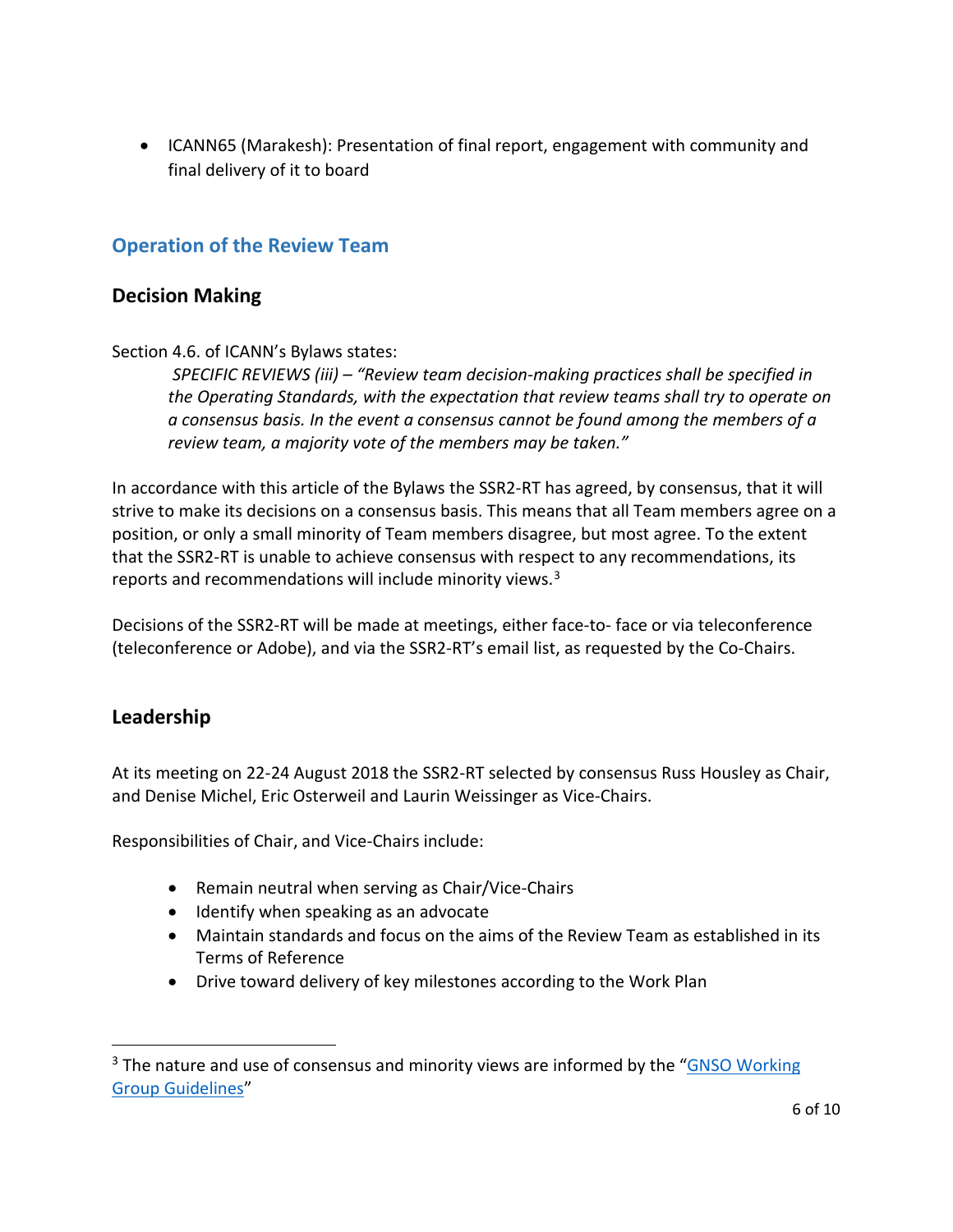- Ensure effective communication between members and with broader community, board and staff
- Set the agenda and run the meetings
- Ensure that all meeting attendees get accurate, timely and clear information
- Determine and identify the level of consensus within the team
- Provide clarity on team decisions
- Ensure decisions are acted upon
- Build and develop teamwork
- Facilitate RT reporting to the community to maintain accountability and transparency

Responsibilities of SSR2-RT members include:

- Attend all calls and face to face meetings where feasible
- Actively engage on email list, including providing feedback when requested to do so through that medium
- Actively engage with relevant stakeholder groups within the ICANN community, and within each team member's local constituencies
- Provide input and comments based on core expertise and experience
- Undertake desk research as required and in accordance with scope of work
- Be prepared to listen to others and make compromises in order to achieve consensus recommendations
- Participate in drafting and sub-groups as required.

# **Electronic Tools**

The SSR2-RT has an email list (ssr2-review@icann.org) for review team members and support staff to use. All emails exchanged on this list are [publicly archived.](https://community.icann.org/display/SSR/Email+Archives) Email communication between the review team members regarding SSR2 work should be exchanged on this list.

In exceptional circumstances, such as when required due to Non-Disclosure Agreement or Confidential Disclosure Agreement provisions, non-public email exchanges may take place between SSR2-RT members and ICANN staff. When possible a non-confidential summary of such disussions will be posted to the public SSR2-RT mailing list.

There will be an [SSR2-RT wiki](https://community.icann.org/display/SSR/SSR2+Review) where all relevant information about the review team and its work will be publicly archived.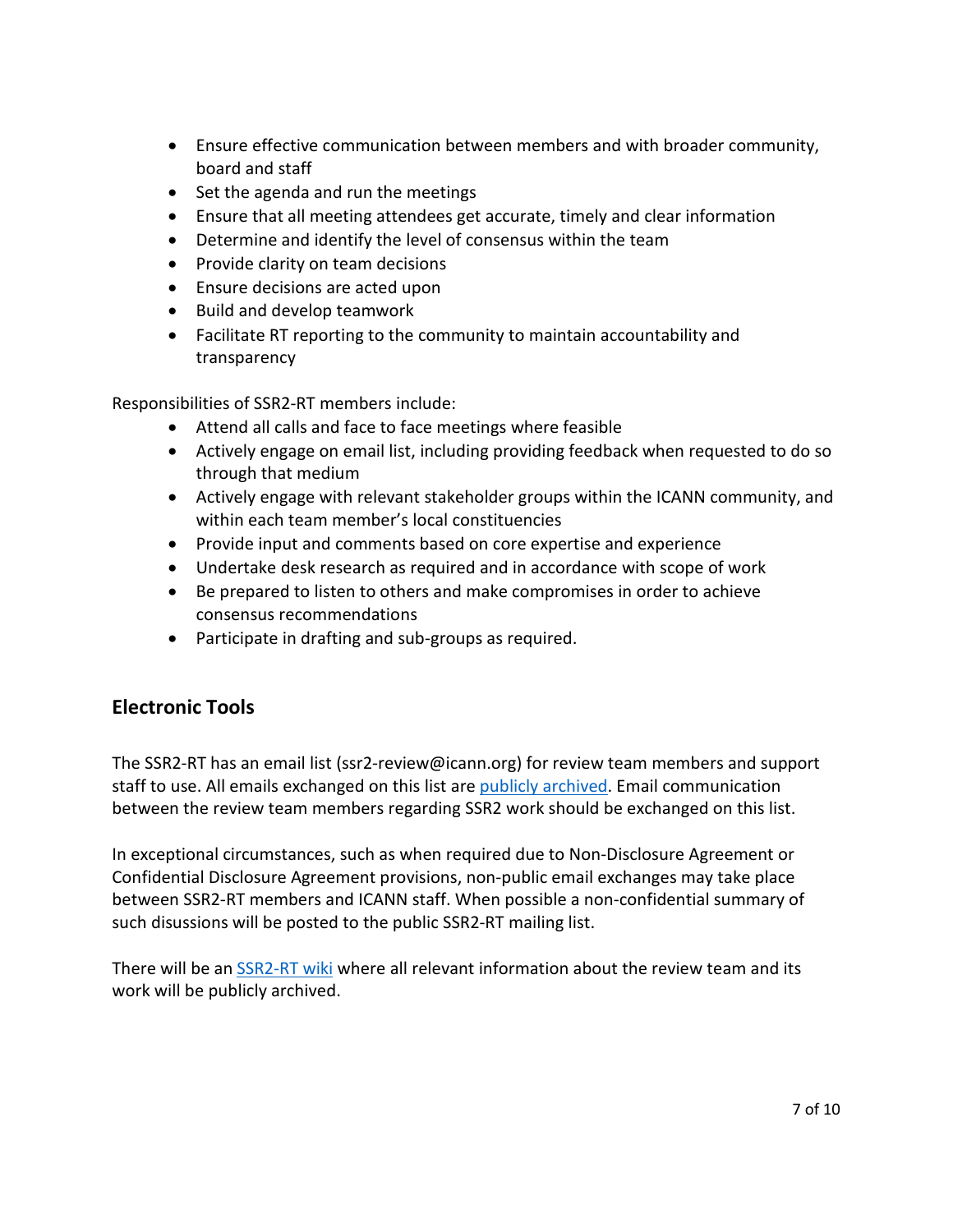# **Outreach**

The SSR2-RT will conduct outreach to the ICANN community and beyond to support its mandate and in keeping with the global reach of ICANN's mission.

As such the SSR2-RT will ensure the public has access to, and can provide input on, the Team's work. Interested community members will have an opportunity to interact with the SSR2-RT, and the Team will present its work and hear input from communities (subject to SSR2 budget requirements).

## **Meetings of the SSR2-RT**

The SSR2-RT will hold regular (usually weekly) Adobe Connect or telephone teleconferences, and periodic face-to-face meetings. Remote participation will be available where possible. Details will be available on the Team's wiki.

#### **Meetings Rules and Transparency**

- Co-Chairs will publish a meeting agenda at least 24 hours in advance of each meeting.
- It is expected that review team members who are unable to attend meetings (face to face or online) will listen to the recordings of any meetings missed prior to attending the next meeting.
- Decisions and action items from a meeting shall be published to the SSR2-RT wiki and email distribution list by staff within 24 hours of the meeting.
- Team meetings will be announced on the SSR2 wiki at least 24 hours in advance of the meeting.
- SSR2-RT meetings will be recorded and made publicly available on the SSR2 Wiki page at<https://community.icann.org/pages/viewpage.action?pageId=64070219>
- SSR2-RT meetings will be open to observers via Adobe Connect or a teleconference bridge.
	- o For electronic meetings such as an Adobe Connect room meeting, a separate Adobe Connect room will be made available to observers which will carry the same feed as the RT Adobe Connect room but will not allow observers to interact with the RT.
	- o Face-to-face meetings of the RT at an ICANN meeting will provide a separate Adobe Connect room for observers where a live feed to the RT meeting will be transmitted.
	- o Face-to-face meetings of the RT not at an ICANN meeting will be broadcast in an Observer Adobe Connect room.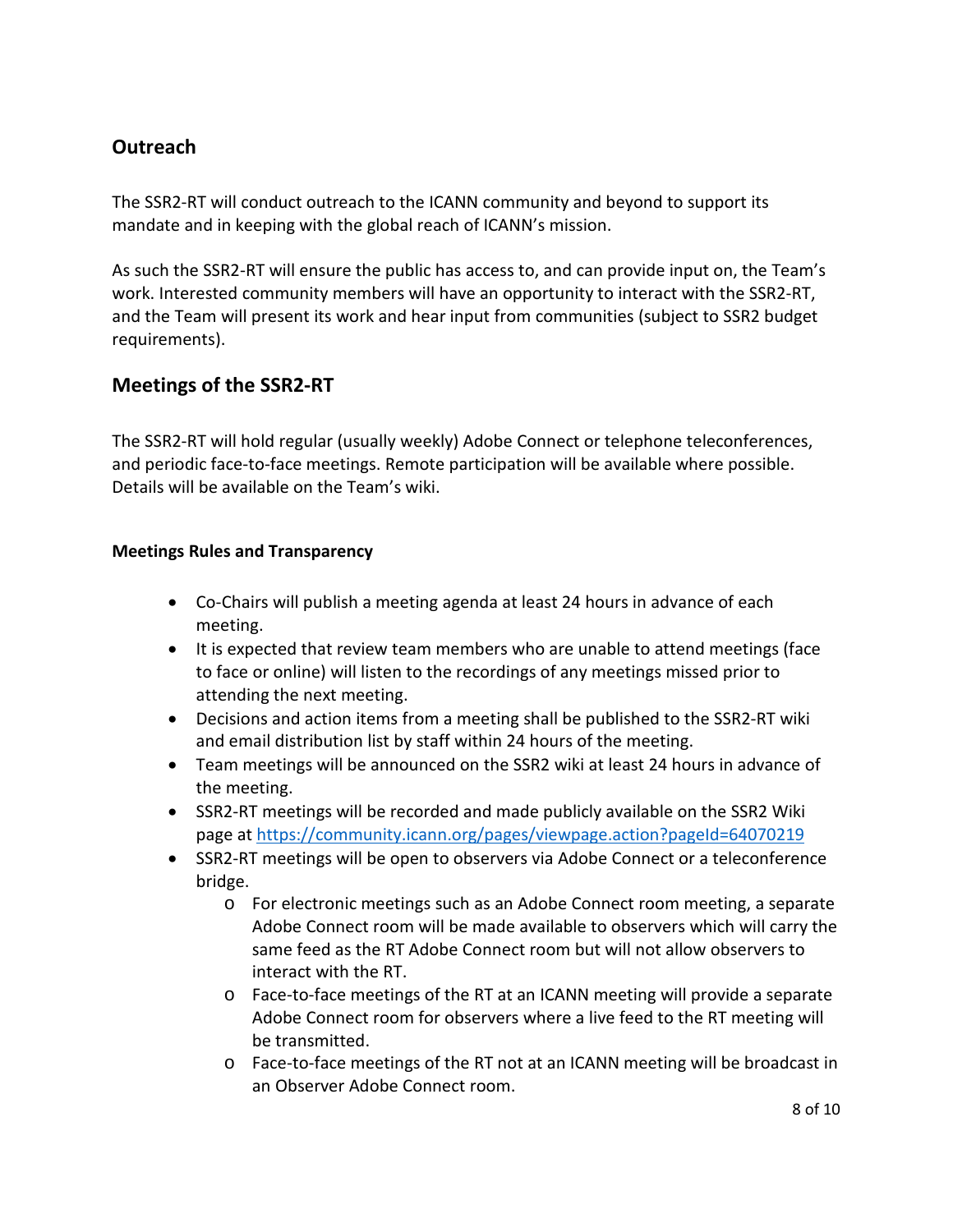- Holding part of a meeting "off the record":
	- o All SSR2-RT meetings will be recorded.
	- o Any SSR2-RT member can request that the discussions be taken "off the record" at any point. If such a request is accepted by the Co-Chair leading the meeting, the meeting will go "off the record" while the SSR2-RT decides if the request should be approved.
	- o When a meeting is taken "off the record," the record shall reflect this decision as well as the underlying considerations that motivated such action. The Co-Chairs should ensure that the meeting becomes "on the record" again as soon as the topic requiring "off the record" is completed. Observers should be advised that the meeting has become "on the record" again.
	- $\circ$  If the SSR2-RT approves the request the meeting will remain "off the record" until the discussion of the issue approved to be "off the record" is completed.
	- o If the SSR2-RT rejects the request the meeting will resume being "on the record".
	- o SSR2-RT members wishing to hold "off the record" discussions with the SSR2- RT are encouraged to discuss this with a Co-Chair prior to the meeting. Should the Co-Chairs approve the request prior to the meeting this will allow for adequate preparations to be made ahead of time to facilitate going "off the record" during the meeting.
	- o The SSR2-RT shall have access to ICANN internal information and documents pursuant to the Confidential Disclosure Framework set forth in the Operating Standards (when available) (the Confidential Disclosure Framework) and completion of ICANN's Non-Disclosure Agreement.
	- o The SSR2 [Fact Sheet](https://community.icann.org/display/SSR/Fact+Sheet) captures attendance of review team members, costs associated with professional services and travel to attend face-to-face meetings, and review milestones. The SSR2 Fact Sheet is updated and publicly posted quarterly.

# **Sub-teams of the SSR2-RT**

- The SSR2-RT can create as many sub-teams as it deems necessary to complete its tasks through its standard decision process.
- Sub-teams will be composed of SSR2-RT members and will have a clear scope, timeline, deliverables and leadership.
- Sub-teams when formed will appoint a rapporteur who will report the progress of the sub-team back to the plenary on a defined timeline.
- Sub-teams will operate per SSR2-RT rules and all sub-team requests will require SSR2-RT approval.